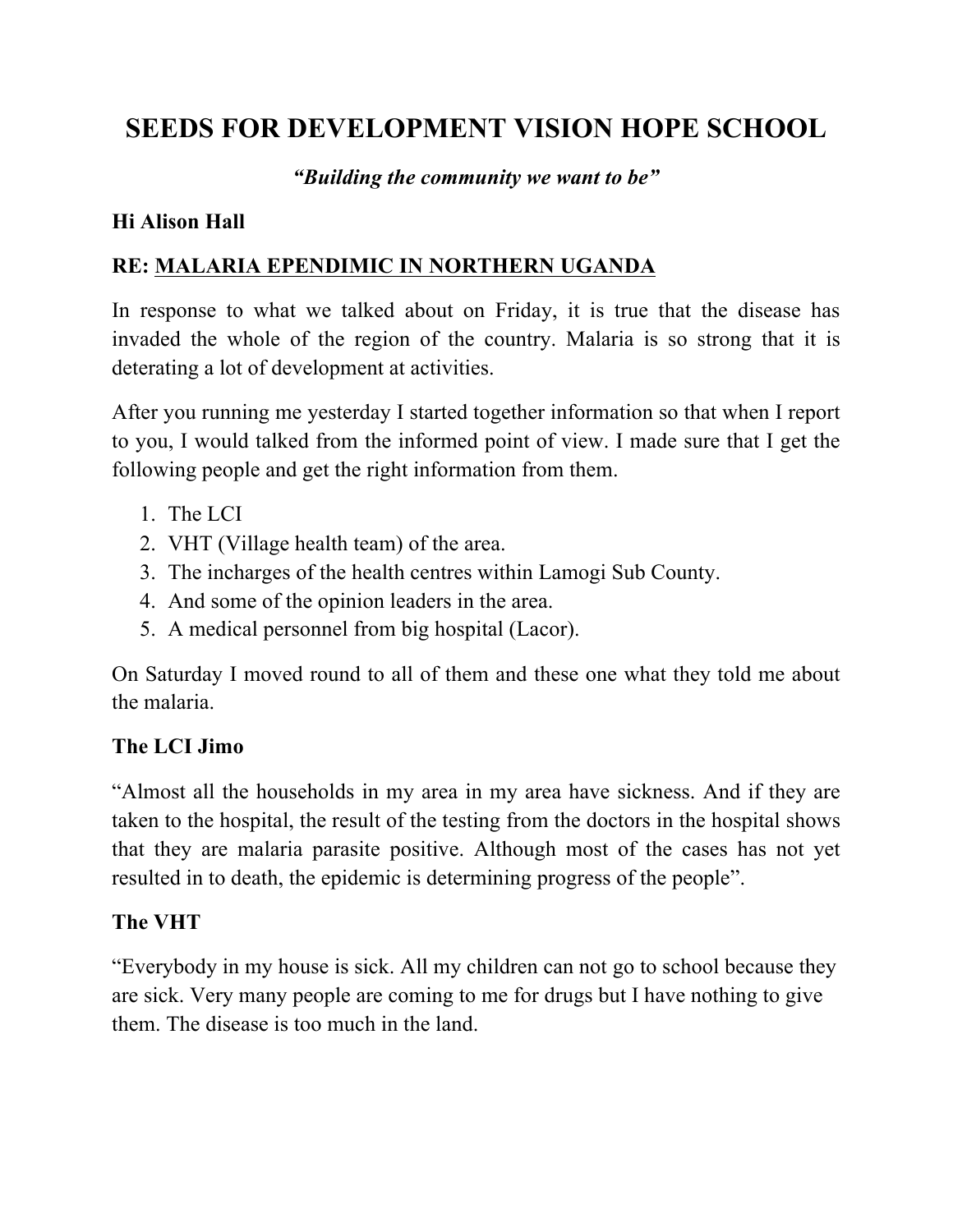### **The incharge Parabongo HCII**

" There are many cases of malaria in the health centre. About 250 patients report to the health centre everyday. When we test them, 70% is always malaria parasite positive. Most of them come when they have very high fever that sometimes results into convulsion in the case of children below the age of five. The patients are too much in the hospital that drugs brought does not last long. It gets finished very fast.

Opinion leaders in the area

"Government, NGOs and well wisher, shall come to rescue the people from malaria. They should come to work from door to door".

A medical personnel from Lacor Hospital out of 10 patients that come to get my service, 8-9 have malaria cases. They come vomiting, with high fever headaches and other opportunistic diseases that escopts malaria.

After collecting all these information I deduced that malaria is serious in the region. And the recommendation that all of them came out with is that.

- 1. Sensitization of the community members on malaria should be done.
- 2. The use of mosquito Mets be encouraged.
- 3. Mobilization on home hygiene and sanitation be done in the community.
- 4. Indoor residual spraying be done as was in the past.

During my discussion with them I was thinking that seeds for development could do with recommendation the 1,2 and 3 on area of operation will be on.

- (a) The school children (Vision Hope).
- (b)The nine farmers groups we are working with.

And the mode of our work shall be like this.

- We shall pay one medical personnel and two VHTs to work for us for one month on the school children and the farmers groups at the cost of 1,200,000/= to pay for their transports, feedings and out of pocket their work